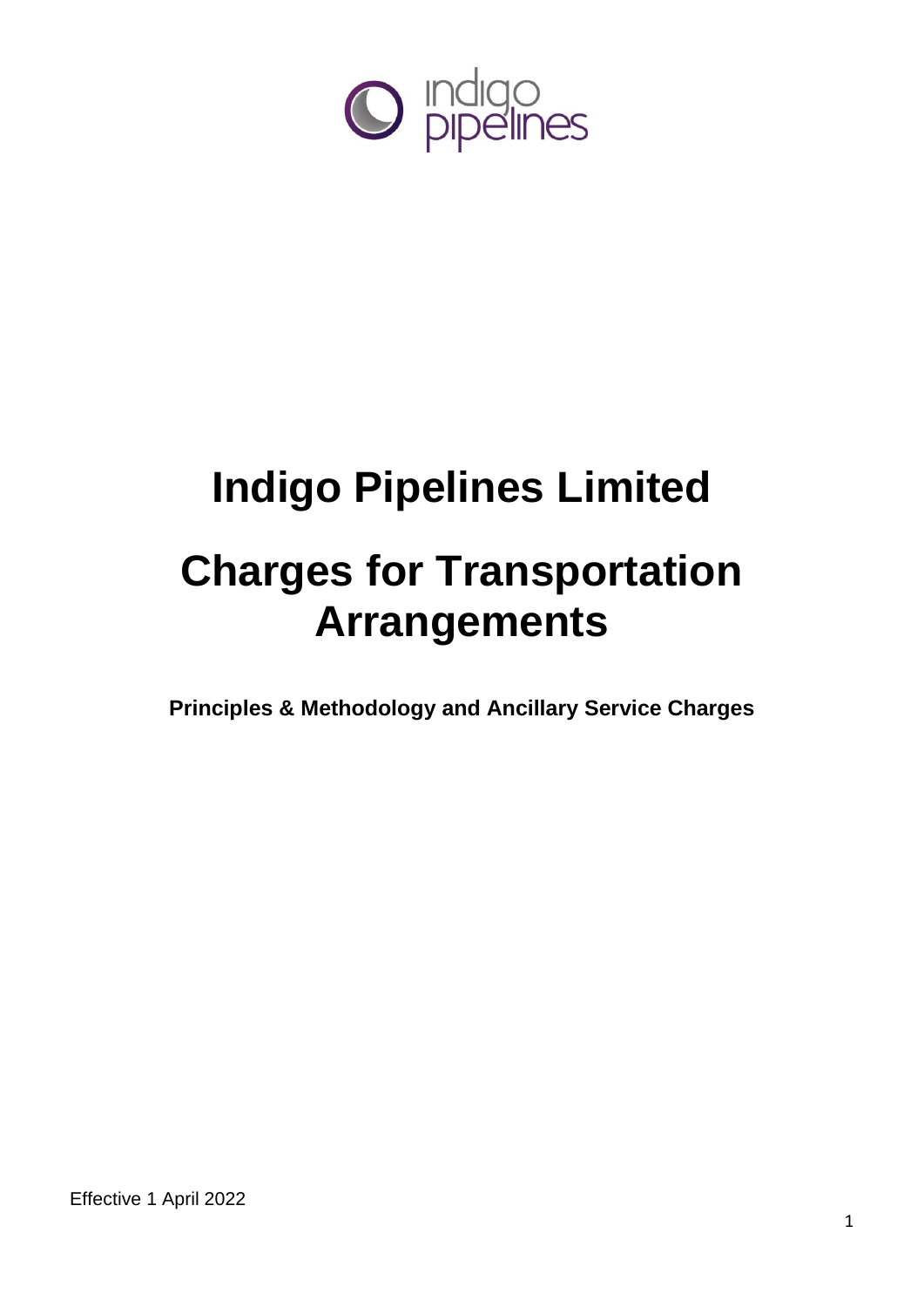## **Contents**

## <span id="page-1-0"></span>**Introduction**

Indigo Pipelines Limited is an Independent Gas Transporter (IGT); we own and maintain local gas transportation networks throughout the United Kingdom (mainland).

The operation of Indigo Pipelines' network assets has been contracted to SSE Energy Solutions, a trading name of SSE Utility Solutions Ltd, part of SSE plc. SSE is a major utility with many years of experience building and operating gas networks.

As a Licensed Gas Transporter, the following Charges Statement sets out the principles and methodology used to determine charges for Transportation Arrangements and charges for Ancillary Services. This statement replaces any Charging Statement previously published by Indigo Pipelines (under its current name or former name of SSE Pipelines) and is valid until superseded by any future statement.

Our Gas Transporters Licence requires us to publish the Principles and Methods used by Indigo Pipelines to determine charges for Gas Transportation Arrangements (Use of System), in compliance with Licence Condition 4.

Indigo Pipelines is not obligated under any of its Gas Transporters Licence Conditions to publish charges for Ancillary service we provide, but we aim to recover the costs of providing such services from Registered System Users.

## <span id="page-1-1"></span>**General Principles of Transportation Charges**

To ensure reasonable charging by Independent Gas Transporters (IGTs), Ofgem decided to regulate the amounts an IGT may charge for transporting gas through its networks by means of Relative Price Control (Special Licence Condition 1, Charging of Gas Shippers – Relative Price Control).

All Indigo Pipelines' Supply Points use the methodology set out by Ofgem in determining the maximum allowable charge under Relative Price Control (RPC).

Information regarding the principles and methodology of RPC can be found on the Ofgem website:

http://www.ofgem.gov.uk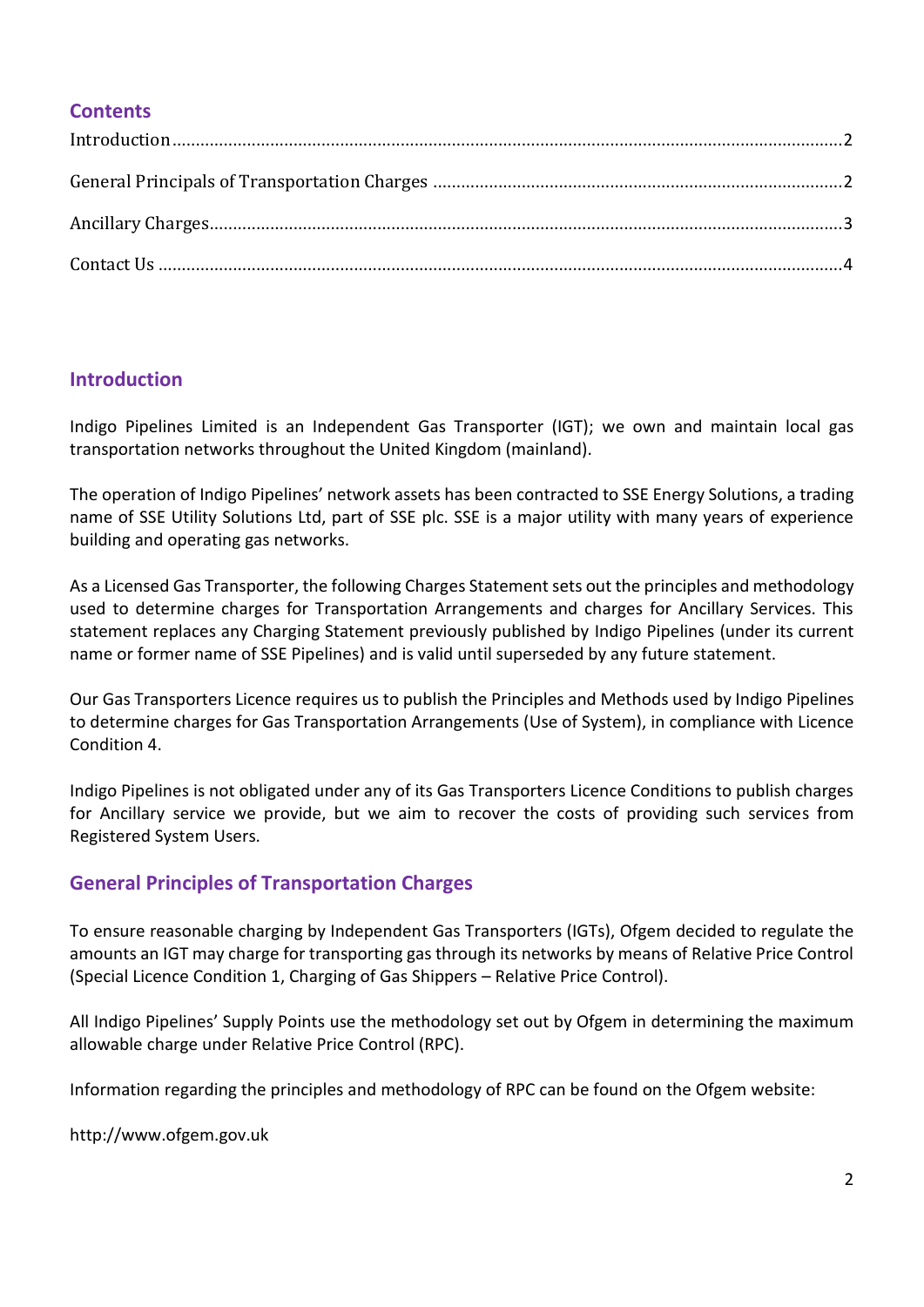# <span id="page-2-0"></span>**Ancillary Charges**

## **Important Information**

The Following charges are not regulated by any of Indigo Pipelines' Gas Transportation Licence Conditions, and as such not subject to Ofgem approval.

## **Must Reads**

Pipeline Users shall provide a valid meter reading for each Supply Meter Point in accordance with their obligations under IGT UNC Section E.

- For Monthly read meters, a valid reading should be provided not less than once every 4 calendar months
- For non-Monthly read meters, a valid reading should be provided not less than once every 12 calendar months

Should the Pipeline User fail to provide meter readings in compliance with IGT UNC, SSE Energy Solutions will use reasonable endeavours to obtain a Meter Reading. The charge for this service is £45.

## **Emergency Meter Works**

Where SSE Energy Solutions or any other agent acting on behalf of Indigo Pipelines provide Emergency Metering Works, we will recover reasonable costs of labour, materials and administrative charges incurred from the Registered System User.